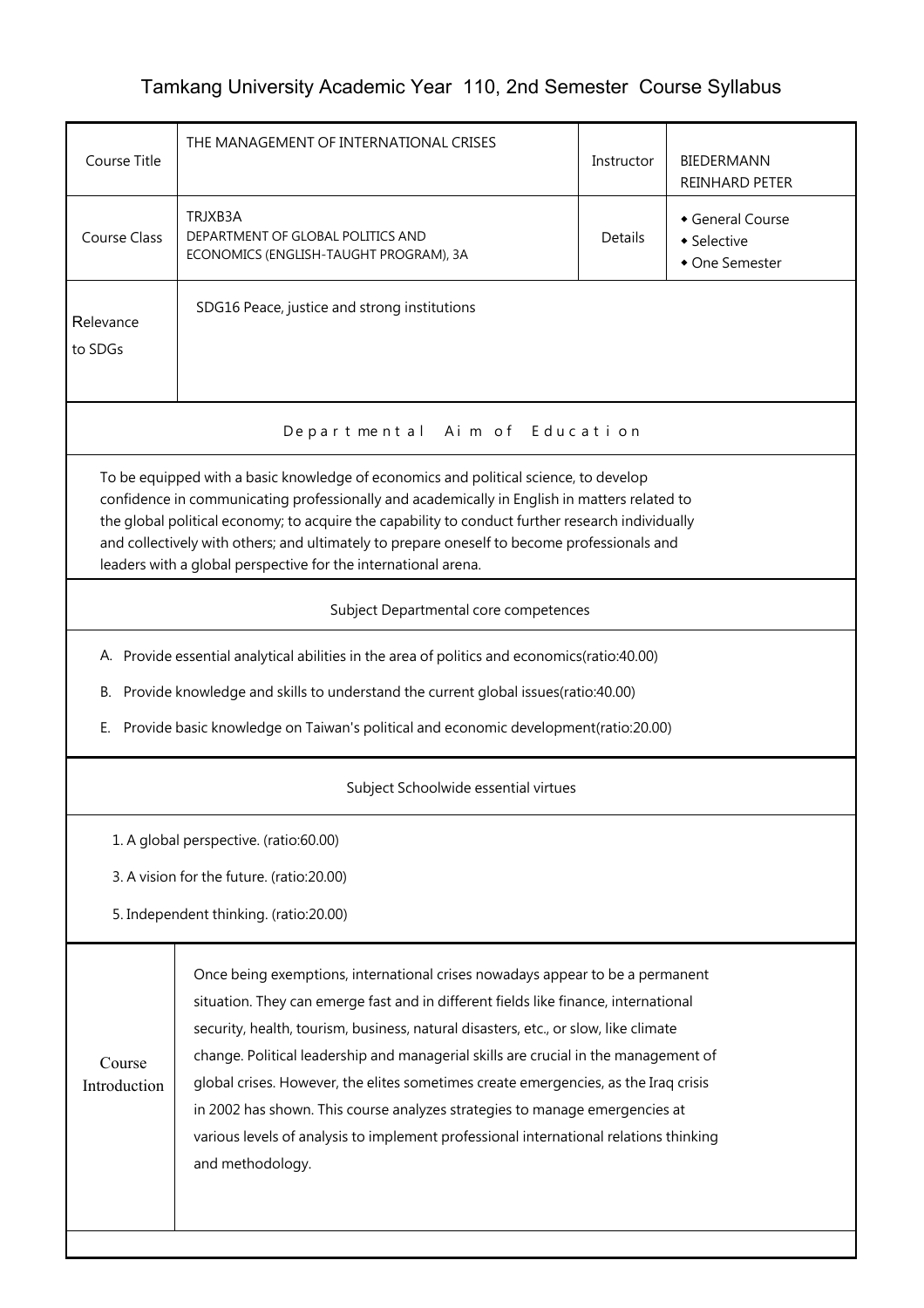| The correspondences between the course's instructional objectives and the cognitive, affective,<br>and psychomotor objectives.<br>Differentiate the various objective methods among the cognitive, affective and psychomotor                                                                                                                                                                                         |                                                                                                                    |                                                                                                                                                                                                                                                                                                                                                |                                                                   |                         |                                                                                                                                                      |  |
|----------------------------------------------------------------------------------------------------------------------------------------------------------------------------------------------------------------------------------------------------------------------------------------------------------------------------------------------------------------------------------------------------------------------|--------------------------------------------------------------------------------------------------------------------|------------------------------------------------------------------------------------------------------------------------------------------------------------------------------------------------------------------------------------------------------------------------------------------------------------------------------------------------|-------------------------------------------------------------------|-------------------------|------------------------------------------------------------------------------------------------------------------------------------------------------|--|
|                                                                                                                                                                                                                                                                                                                                                                                                                      | domains of the course's instructional objectives.                                                                  |                                                                                                                                                                                                                                                                                                                                                |                                                                   |                         |                                                                                                                                                      |  |
| I. Cognitive: Emphasis upon the study of various kinds of knowledge in the cognition of<br>the course's veracity, conception, procedures, outcomes, etc.<br>II. Affective: Emphasis upon the study of various kinds of knowledge in the course's appeal,<br>morals, attitude, conviction, values, etc.<br>III. Psychomotor: Emphasis upon the study of the course's physical activity and technical<br>manipulation. |                                                                                                                    |                                                                                                                                                                                                                                                                                                                                                |                                                                   |                         |                                                                                                                                                      |  |
| No.                                                                                                                                                                                                                                                                                                                                                                                                                  | <b>Teaching Objectives</b><br>objective methods                                                                    |                                                                                                                                                                                                                                                                                                                                                |                                                                   |                         |                                                                                                                                                      |  |
| $\mathbf{1}$                                                                                                                                                                                                                                                                                                                                                                                                         |                                                                                                                    | Teaching students thinking critically and independently about<br>Cognitive<br>political power and communication before and during the<br>emergence of international crises. Learning how to analyze the<br>processes and management of international crises and to get skills<br>and training to raise leadership capacity among the students. |                                                                   |                         |                                                                                                                                                      |  |
| 2                                                                                                                                                                                                                                                                                                                                                                                                                    |                                                                                                                    |                                                                                                                                                                                                                                                                                                                                                | Practice of International Relations standard theories and methods |                         | Cognitive                                                                                                                                            |  |
|                                                                                                                                                                                                                                                                                                                                                                                                                      | The correspondences of teaching objectives : core competences, essential virtues, teaching methods, and assessment |                                                                                                                                                                                                                                                                                                                                                |                                                                   |                         |                                                                                                                                                      |  |
| No.                                                                                                                                                                                                                                                                                                                                                                                                                  | Core Competences                                                                                                   |                                                                                                                                                                                                                                                                                                                                                | <b>Essential Virtues</b>                                          | <b>Teaching Methods</b> | Assessment                                                                                                                                           |  |
| 1                                                                                                                                                                                                                                                                                                                                                                                                                    | ABE                                                                                                                |                                                                                                                                                                                                                                                                                                                                                | 135                                                               | Lecture, Discussion     | Testing, Study<br>Assignments,<br>Discussion(including<br>classroom and online),<br>Report(including oral and<br>written), Activity<br>Participation |  |
| 2                                                                                                                                                                                                                                                                                                                                                                                                                    | AB                                                                                                                 |                                                                                                                                                                                                                                                                                                                                                | 135                                                               | Lecture, Discussion     | Study Assignments,<br>Discussion(including<br>classroom and online),<br>Report(including oral and<br>written), Activity<br>Participation             |  |
|                                                                                                                                                                                                                                                                                                                                                                                                                      |                                                                                                                    |                                                                                                                                                                                                                                                                                                                                                |                                                                   | Course Schedule         |                                                                                                                                                      |  |
| Week                                                                                                                                                                                                                                                                                                                                                                                                                 | Date                                                                                                               |                                                                                                                                                                                                                                                                                                                                                |                                                                   | <b>Course Contents</b>  | <b>Note</b>                                                                                                                                          |  |
| 1                                                                                                                                                                                                                                                                                                                                                                                                                    | $111/02/21$ ~<br>111/02/25                                                                                         | Preparation                                                                                                                                                                                                                                                                                                                                    |                                                                   |                         |                                                                                                                                                      |  |
| 2                                                                                                                                                                                                                                                                                                                                                                                                                    | $111/02/28$ ~<br>111/03/04                                                                                         | Characteristics of slow and fast burning crises:<br><b>Strategies and Stratagems</b>                                                                                                                                                                                                                                                           |                                                                   |                         |                                                                                                                                                      |  |
| 3                                                                                                                                                                                                                                                                                                                                                                                                                    | $111/03/07$ ~<br>111/03/11                                                                                         | Crisis Management in Political Systems at National and<br>International levels                                                                                                                                                                                                                                                                 |                                                                   |                         |                                                                                                                                                      |  |
| 4                                                                                                                                                                                                                                                                                                                                                                                                                    | $111/03/14$ ~<br>111/03/18                                                                                         | Principles & Instruments                                                                                                                                                                                                                                                                                                                       |                                                                   |                         |                                                                                                                                                      |  |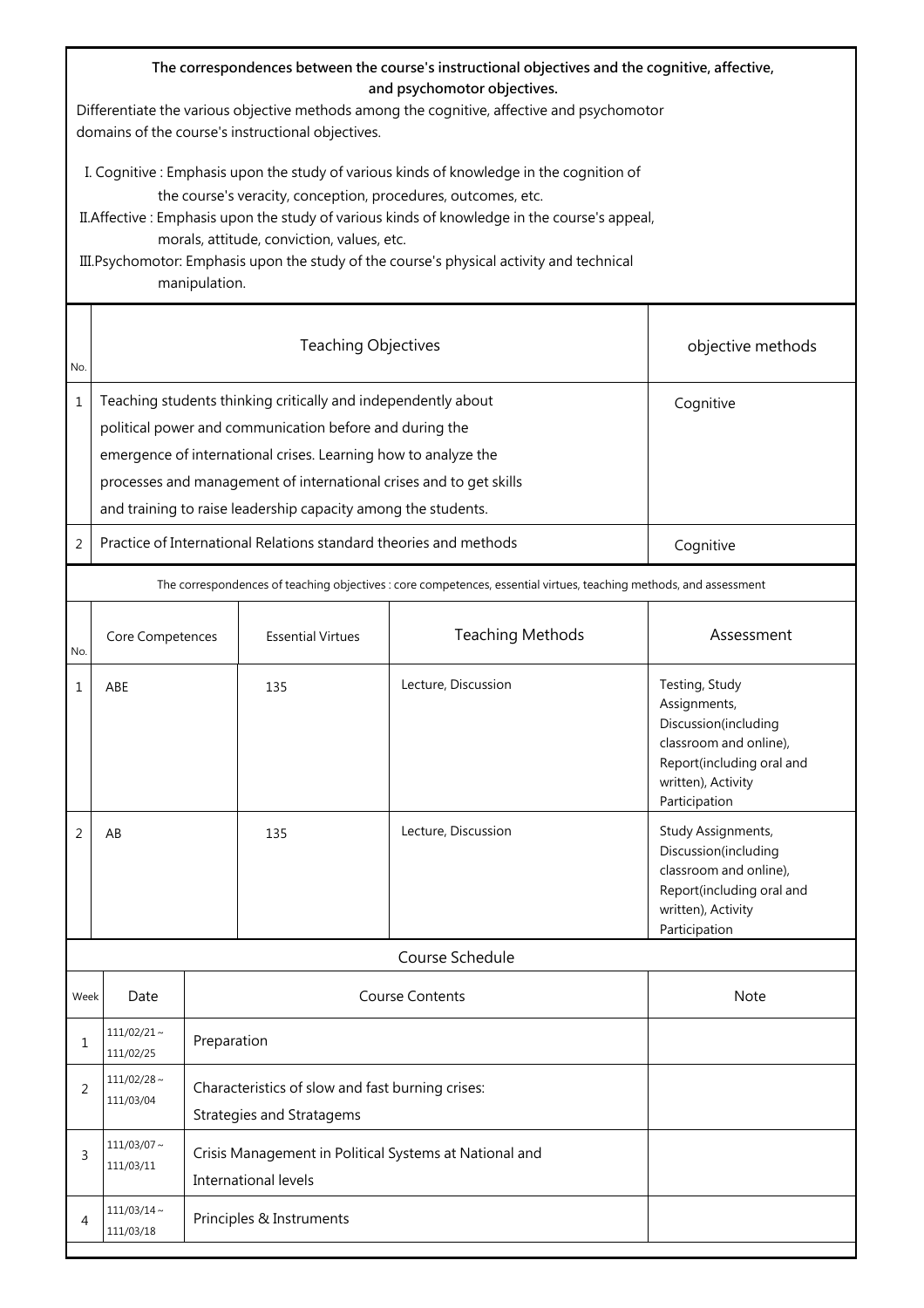| 5                                   | $111/03/21$ ~<br>111/03/25    | Processes (I): Recognition, Sense Making, Decision<br>Making                                                                                                                   |  |  |
|-------------------------------------|-------------------------------|--------------------------------------------------------------------------------------------------------------------------------------------------------------------------------|--|--|
| 6                                   | $111/03/28$ ~<br>111/04/01    | Processes (II): Communication, Termination and<br>Accountability                                                                                                               |  |  |
| $\overline{7}$                      | $111/04/04 \sim$<br>111/04/08 | Processes (III): Crisis Management at international level                                                                                                                      |  |  |
| 8                                   | $111/04/11 \sim$<br>111/04/15 | The International Crisis Management Cycle: from<br>Recognition to Termination                                                                                                  |  |  |
| 9                                   | $111/04/18 \sim$<br>111/04/22 | Afghanistan 2001-2021: an evaluation on the war on<br>terror and humanitarian intervention in the aftermath                                                                    |  |  |
| 10                                  | $111/04/25$ ~<br>111/04/29    | Midterm Exam Week                                                                                                                                                              |  |  |
| 11                                  | $111/05/02 \sim$<br>111/05/06 | The Pandemics: National, regional and global responses                                                                                                                         |  |  |
| 12                                  | $111/05/09$ ~<br>111/05/13    | Interactions at global, regional and bilateral levels: The<br>Ukraine and the North Korean Crises                                                                              |  |  |
| 13                                  | $111/05/16 \sim$<br>111/05/20 | The role of Leadership: indispensable or explorable?                                                                                                                           |  |  |
| 14                                  | $111/05/23$ ~<br>111/05/27    | Common Project & Presentations (I): The Russian War<br>against the Ukraine                                                                                                     |  |  |
| 15                                  | $111/05/30$ ~<br>111/06/03    | Common Project II: The West vs. Russia. What about<br>China?                                                                                                                   |  |  |
| 16                                  | $111/06/06$ ~<br>111/06/10    | Common Project III: What means Putin's War for Eurasia<br>and future world order                                                                                               |  |  |
| 17                                  | $111/06/13$ ~<br>111/06/17    | Open Discussion on international crisis management                                                                                                                             |  |  |
| 18                                  | $111/06/20 \sim$<br>111/06/24 | Final Exam Week                                                                                                                                                                |  |  |
| Requirement                         |                               | Regular attendance, participation, preparation                                                                                                                                 |  |  |
| <b>Teaching Facility</b>            |                               | Computer                                                                                                                                                                       |  |  |
| Textbooks and<br>Teaching Materials |                               | A.Boin et al. (2011), The Politics of Crisis Management: Public Leadership under Pressure,<br><b>Cambridge University Press</b>                                                |  |  |
| References                          |                               | CSS Analyses in Security Policy (2008), Comprehensive Approaches to International Crisis<br>Management, download: http://www.css.ethz.ch/publications/pdfs/CSS-Analyses-42.pdf |  |  |
|                                     |                               |                                                                                                                                                                                |  |  |